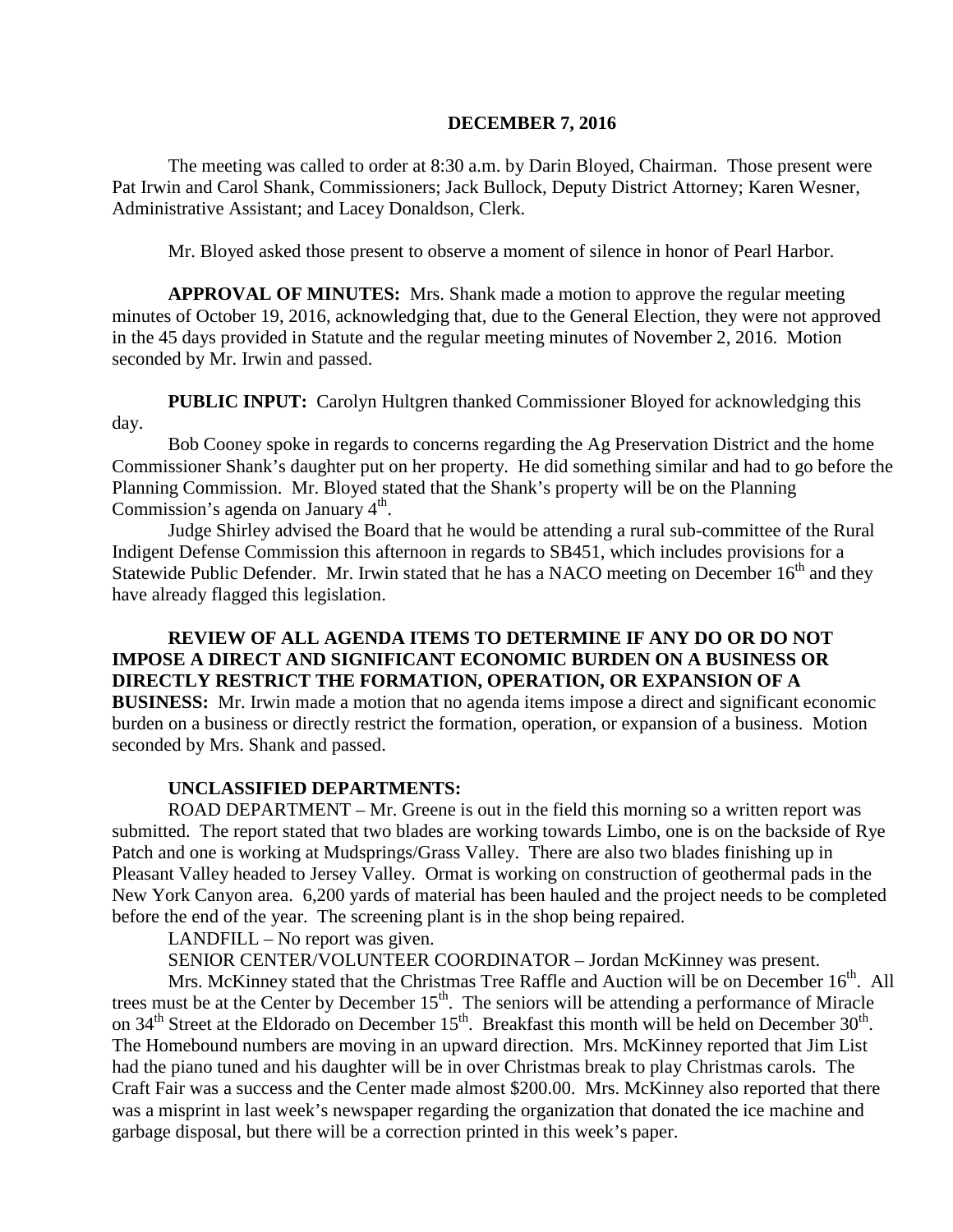BUILDINGS AND GROUNDS – John Handka was present.

The County Christmas tree was put up last week as well as Christmas lights on various County buildings. Mr. Handka also reported that they installed security lighting on the backside of the Administration Building. The crew is trying to keep up on the weeds and lawn work. They are also working on changing out all the lighting fixtures to LED.

Mr. Handka reported that he met with the FAA (Federal Aviation Administration) and Armstrong Consultants regarding the 5 year plan for the Airport. The next grant we will be applying for is for snow removal equipment.

Mr. Handka stated that he went up to Unionville and he doesn't think it is a good idea to put glass windows in the cabin. He would recommend plexi-glass or something similar.

Carolyn Hultgren thanked Mr. Handka and his crew for setting up for the Christmas Craft Fair. *Inventory removal: AC-Heil Roof/NP ABA-230, AC duct work (Courtroom), Windows*

*(Courthouse), Burnham Boiler:* Mr. Irwin made a motion to approve the removal of the inventory items as presented. Motion seconded by Mrs. Shank and passed.

*Review of quotes and approval to purchase and install window coverings for the Courthouse:*  Mr. Handka stated that a meeting was held with the various departments in the Courthouse.

Two quotes were submitted as follows:

| <b>Budget Blinds</b> | \$15,092.00 |
|----------------------|-------------|
| Lowe's               | \$16,504.79 |

Mrs. Shank made a motion to approve the quote from Budget Blinds to install window coverings in the Courthouse in the amount of \$15,092.00, being the lowest, most responsive bid. Motion seconded by Mr. Irwin and passed.

Mr. Handka also stated that he has been trying to work with Charlie Sparke in regards to the doors at the Grass Valley Community Center.

COMMUNITY CENTER/ECONOMIC DEVELOPMENT – Heidi Lusby-Angvick was present. Mrs. Lusby-Angvick stated that she attended last week's Recreation Board meeting. They

agreed to work with Economic Development to put the spring advertisement insert in Nevada Magazine. Mrs. Lusby-Angvick also reported that PCEDA (Pershing County Economic Development

Authority) sent a letter to Steve Hill of GOED (Governor's Office of Economic Development) stating that they are doing strategic planning for the county and inquired if there would be any funding available. They were awarded a \$5,000 grant with no matching funds.

Abbi Agency is working on a tourism based website with a theme of "Live, Stay and Play". Mrs. Lusby-Angvick is working on the content.

PCEDA's regular meeting is next week. On December 14<sup>th</sup> Mrs. Lusby-Angvick will be attending the WNDD (Western Nevada Development District) dinner meeting.

In regards to the Community Center, there were some loose connections under the sink that were fixed and a couple p-traps were added to the grease trap. Mrs. Lusby-Angvick stated that next week is a busy week for Christmas parties.

Mr. Bloyed stated that he spoke with Mr. Handka and he is working with the Road Department to have a safety door installed on the ladder.

Mrs. Hultgren also thanked Mrs. Lusby-Angvick for her assistance with the Craft Fair.

*Inventory removal, Sprinkler System #IL0018:* Mrs. Lusby-Angvick stated that this item was at the Museum and it was replaced in 2014.

Mrs. Shank made a motion to remove the Sprinkler System, #IL0018, from the Museum's inventory. Motion seconded by Mr. Irwin and passed.

FIRE/AMBULANCE REPORTS –

*PERSHING COUNTY FIRE COORDINATOR REPORT:* Mike Heidemann was present.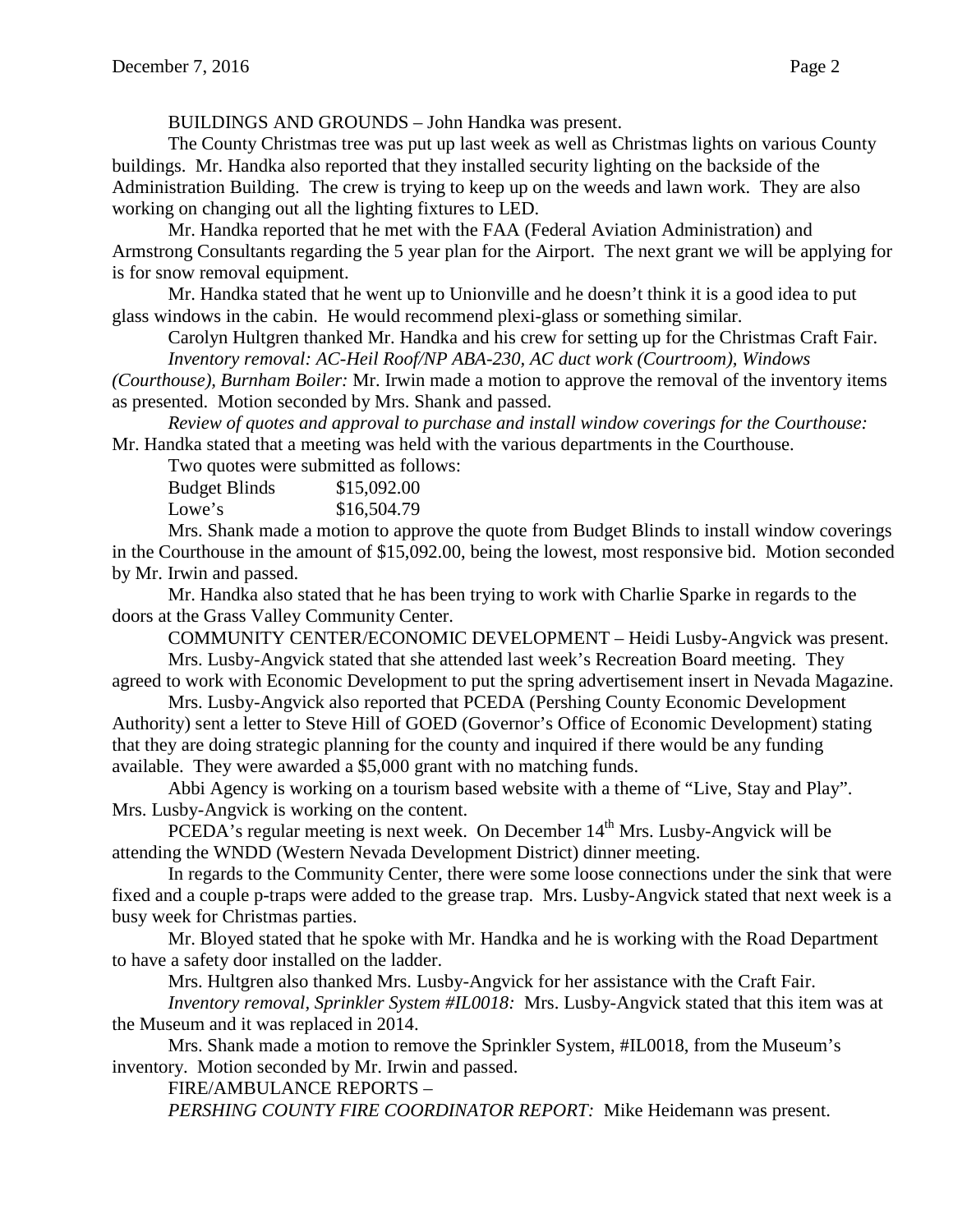Mr. Heidemann reported that we were not successful in obtaining the AFG (Assistance to Firefighters Grant) grant for the SCBAs (self-contained breathing apparatus). These things still need to be replaced, so some planning needs to be done.

Mr. Irwin asked about the status of all the departments' training. Mr. Heidemann stated that some training has been held in Grass Valley and some in Lovelock. There are still people driving without their F Endorsements.

LEPC – Mrs. Shank stated that they had planned on having an active shooter drill November 23<sup>rd</sup>, but there were several incidents that pulled law enforcement away. It was rescheduled for last Thursday, but one of the previous incidents had a hazmat component and qualified as the training. They will be scheduling a meeting to follow up.

Mr. Irwin stated that the concept of LEPC is not just checking a box for compliance. They need to be prepared for any event that could occur.

# **ELECTED DEPARTMENTS:**

LACEY DONALDSON, CLERK-TREASURER – Mrs. Donaldson apologized for getting the minutes to the Board so late as she was inundated with phone conferences last week. The Clerks and Voter Registrars were able to set up a meeting with Secretary Cegavske. She was unaware of the urgency to replace the state's voting equipment and has agreed to work with us and NACO (Nevada Association of County Officials) to find funding, which may include a buy-in from the counties. Mrs. Donaldson stated that the Board did approve replacement of the paper ballot counting system in this year's budget, so she will probably be asking to move that funding to next year and some additional funding.

Mrs. Donaldson stated that they also received correspondence from ADS (Advanced Data Systems) stating that they would be winding down their operation over the next three years. The Clerks spoke with ADS on Monday to discuss the Voter Registration System. All of the offices throughout the state that are involved are forming committees to look at vendors and try to get some cost estimates.

RENE CHILDS, RECORDER-AUDITOR – Mrs. Childs gave the Board a copy of the email ADS sent out. Mrs. Childs spoke with Mark Carter from ADS and we are probably looking at a \$1 million expense.

She also gave the Board the month end reports and a report from Bickmore outlying the results of the June 30, 2016 actuarial valuation of other post-employment benefit liabilities for Pershing County.

LAURI CERINI-JONES, ASSESSOR – Mrs. Cerini-Jones gave the Board a schedule of the duties her office has to complete by the end of the year.

Mrs. Cerini-Jones met with Farr West on November  $29<sup>th</sup>$ . They will be working on a quote to provide our GIS services.

Mrs. Cerini-Jones stated that the Assessors are having a teleconference tomorrow with Mark Carter at ADS.

KAREN STEPHENS, JUSTICE COURT – *Removal of inventory item, Sonic Pro 300 (Firewall), Savin Copy Machine:* Mr. Irwin made a motion to approve the removal of a Sonic Pro 300 Firewall and a Savin Copy Machine from the Justice Court Inventory. Motion seconded by Mrs. Shank and passed.

**PROCLAMATIONS AND AWARDS:** There were no Proclamations or Awards considered.

**SALARY RESOLUTION:** S. ARIAS, DISTRICT ATTORNEY'S OFFICE – Mrs. Shank made a motion to approve the Salary Resolution for Sandra Arias moving her from an Administrative Clerk I, Range 23, Step 3 to an Administrative Clerk II, Range 26, Step 1 effective November 11, 2016. Motion seconded by Mr. Irwin and passed.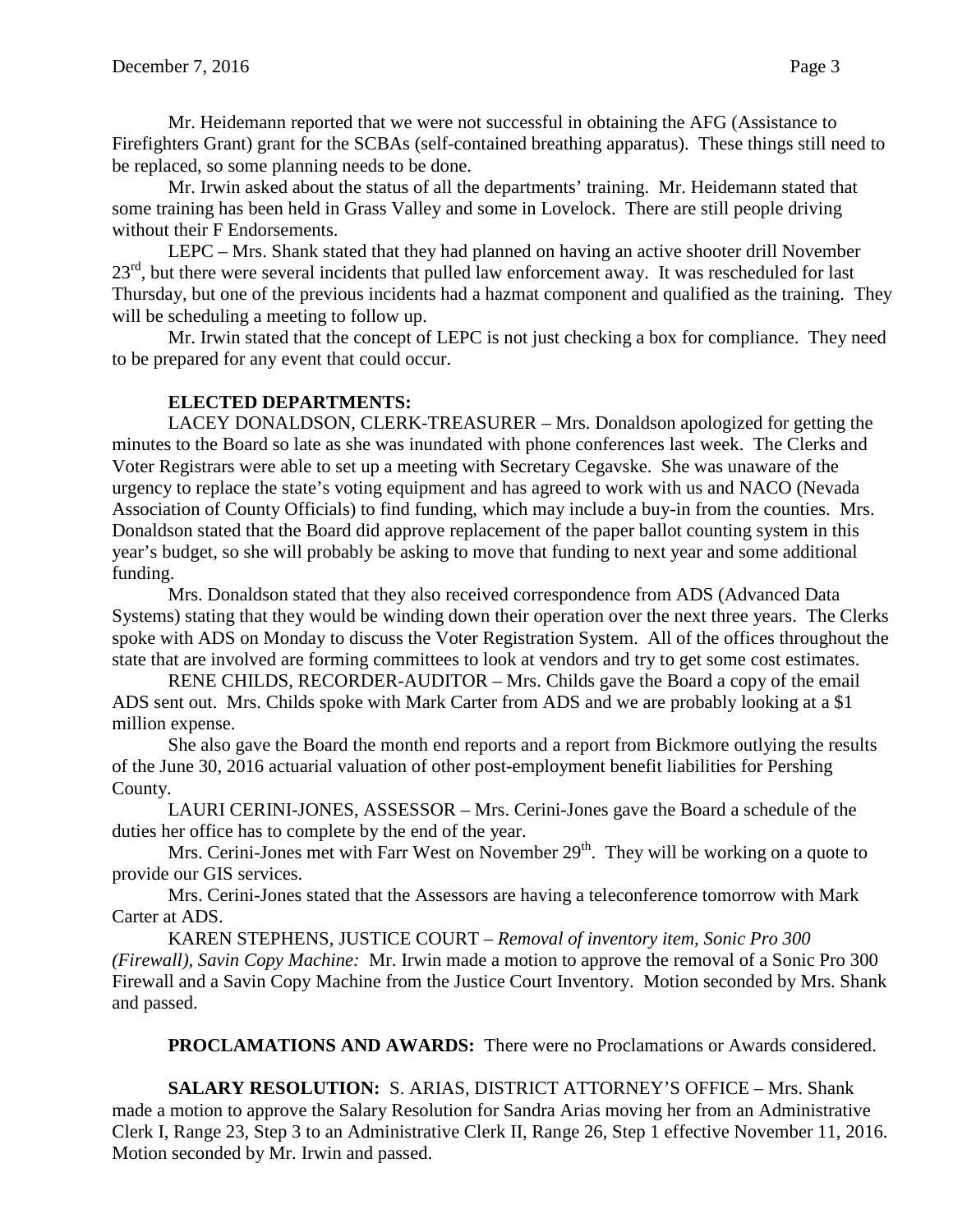**LARRY RACKLEY, COMMISSIONER-ELECT:** RENOVATION OF COMMISSION MEETING ROOM, INCLUDING TECHNOLOGY UPDATES, ROOM ARRANGEMENT, FLOORING, PAINTING, AND OTHER MATTERS RELATED TO THE AESTHETICS OF THE ROOM – Mr. Rackley stated that the Board had decided at an earlier meeting that nothing would be done until after the first of the year. Mr. Rackley is asking for permission to order material now, so the projects can be started after January 1<sup>st</sup>. He gave the Board a spreadsheet with costs for carpet and a sound system. Mrs. Shank stated that there is funding earmarked in the Capital Improvement Fund for the Round Room.

Mr. Irwin stated that they have been discussing updating the Round Room since he took office, but it was always a low priority. He feels things are working fine the way they are and that this is still a low priority item. He also stated that with the news regarding our computer system, funds may need to be shifted elsewhere.

Mr. Bloyed agreed and stated that he would like the new Board to have full ownership of the project, which they will have very shortly when they take office.

Mr. Bullock also asked about things that need to be done in the other offices of the Courthouse. It was noted that there is funds earmarked for other Courthouse improvements as well.

**EIDE-BAILLY:** PRESENTATION OF THE FY 2016 AUDIT REPORT; APPROVAL AND ACCEPTANCE OF THE FY2016 AUDIT REPORT – Felicia O'Carroll and Pam Dory Truss were present.

Ms. O'Carroll stated that Pershing County received an unmodified opinion for the financial statements for the year ended June 30, 2016. This is the highest level of opinion given. She also gave an overview of the County's financial statements. The assets of Pershing County exceeded its liabilities at the close of the fiscal year by \$12,000,180. The County's net position increased by \$1,625,155. The County's ending fund balances also increased by \$460,573 in comparison with the prior year. The County's total debt increased by \$811,070 with the issuance of a note payable for the purchase of fire trucks. Other postemployment benefits increased by \$143,956 over the prior year.

The County had two violations of NRS (Nevada Revised Statutes) and one violation of NAC (Nevada Administrative Code), which have all been addressed. There were also findings in regards to Financial Reporting, Capital Assets, the Airport Improvement Program Grant, the Community Development Block Grant, and the WIC (Women, Infants, and Children) grant.

Mr. Irwin made a motion to accept the Fiscal Year 2016 Audit as presented by Eide Bailly and address the findings as required. Motion seconded by Mrs. Shank and passed.

The meeting recessed at 10:05 a.m. and reconvened at 10:08 a.m.

### **PLANNING DEPARTMENT:** James Evans was present.

Mr. Evans stated that the Planning Commission will be meeting tonight to discuss a parcel map.

### **IMLAY WATER:** James Evans was present.

Mr. Evans did not have anything to report. Mr. Bullock asked if there was something being done about the delinquencies. Mr. Evans stated that the number used to be significantly higher. Mr. Bullock asked if any assistance was needed from the DA's office. Mr. Evans stated no. They have been taking accounts to Small Claims Court when necessary.

There was a loud noise upstairs, so the meeting recessed to check on the District Court. The meeting was reconvened immediately.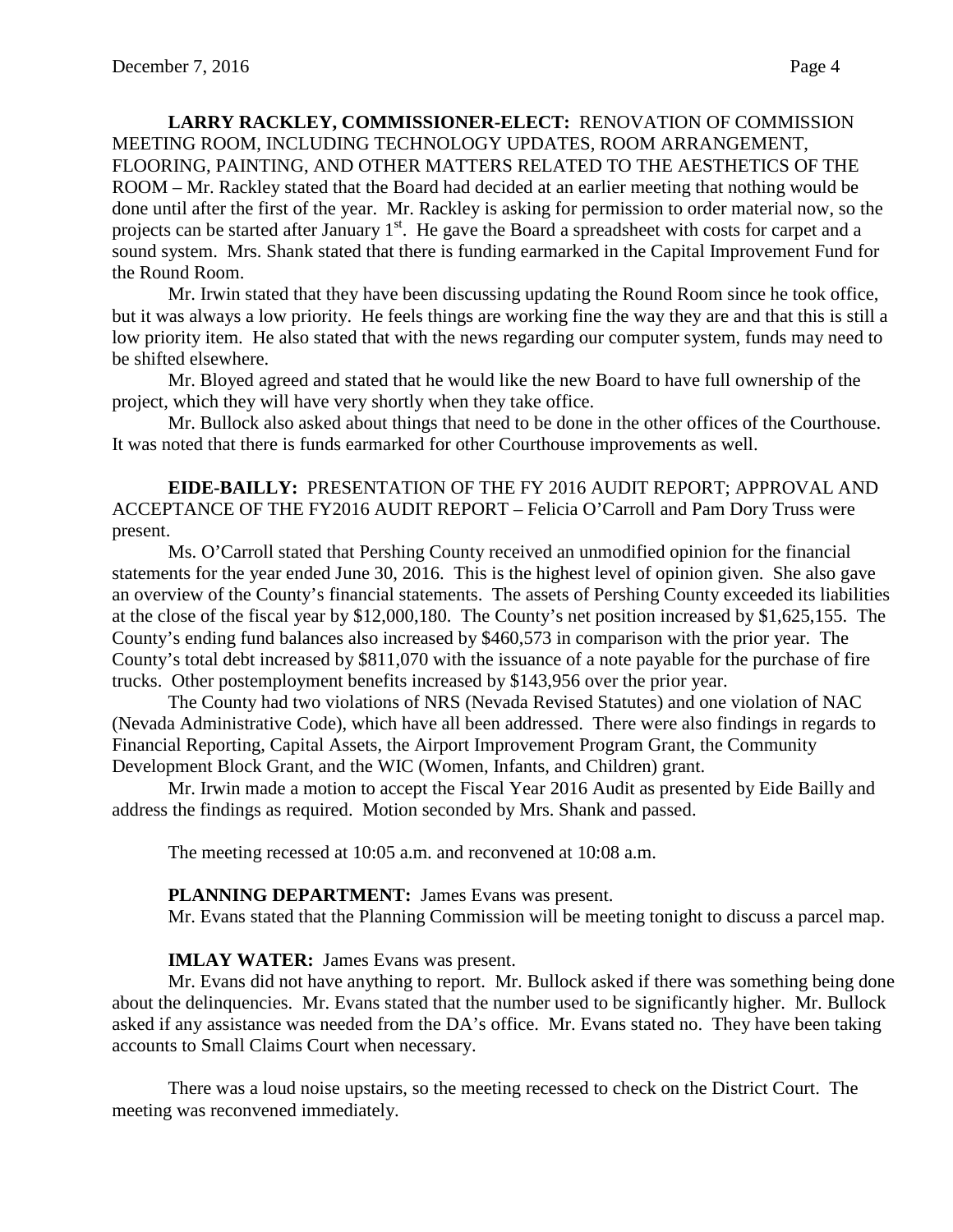REQUEST TO TRANSFER CONX CONTAINER TO THE IMLAY WATER SYSTEM FOR STORAGE – This CONX is also being requested by the Unionville Park. Mr. Bloyed feels this unit is a better fit for Imlay. Mr. Irwin stated that this would just be a temporary fix for Unionville until a permanent structure can be obtained. Mr. Evans did not have a problem waiting 6 months.

Mrs. Childs wanted the Board to be aware that District Court still has their files stored in the CONX as well as all the old computers. District Court will not have a place to put their files until the Recorder's office moves all their stuff out of the Annex.

### **BUILDING DEPARTMENT:** James Evans was present.

Mr. Evans gave the Board the monthly permits issued and fees collected report.

**CORRESPONDENCE:** The Board received a draft Memorandum of Understanding between Pershing County and the Bureau of Land Management in regards to the transfer of the Unionville Cemetery.

**JESSIE LEE RENO OUTPOST 1422, E. CLAMPUS VITUS:** APPROVAL TO DEDICATE A MONUMENT TO THE PERSHING COUNTY COURTHOUSE – David P. Otero was present and gave a brief presentation regarding E. Clampus Vitus and the plaque they would like to put up for the Courthouse.

Mrs. Shank asked if the Board would get to see the draft wording or plaque before it is made. Mr. Otero stated that they would bring it back to the Board before it was made and then they will have a dedication to install it.

Mr. Bloyed had some concerns about the amount of plagues or monuments in the park. He was also concerned about setting precedence for other organizations to want to put things in the park. Larry Rackley stated that these plaques draw people from all over the world. Mrs. Shank thought it would be located more in front of the building and not in the park. Mr. Irwin did not agree that it would be precedence setting as the mission and goal of the Clampers is of a historical nature; the other organizations have different missions and goals.

Carolyn Hultgren stated that she is very excited about this project, but is disappointed the Clampers feel only men are interested in history! Mr. Otero stated that they do have functions that include their significant others.

Mr. Irwin made a motion to approve the request of the E. Clampus Vitus to move forward with creating a monument for the Pershing County Courthouse, with the final product coming back before the future Commission for final approval. Motion seconded by Mrs. Shank. Mr. Bloyed opposed. Motion carried.

JERRY ALLEN, SHERIFF: Sheriff Allen stated that they conducted a successful Search and Rescue mission last week. Both of the K-9s have been certified by the Courts to be put in service. Sheriff Allen stated that the CAT mechanic is here for the  $3<sup>rd</sup>$  time in two weeks working on the generator. Some parts were replaced, but it is also due for its 100 hour service. They also had an issue with the Jail office computer. Sheriff Allen stated that they just received some new mobile computers, so he should be able to move stuff around and not have to purchase anything additional. The hard drive on the voice recorder also failed and will cost \$600 to fix, which they do not have budgeted.

Sheriff Allen presented a candidate with a Conditional Offer of Employment, which was accepted. She will be starting in the Jail on December 21<sup>st</sup>. She has worked for Pershing County during Burning Man, so she has some awareness of their booking system. She is Category III Certified and will go to POST (Peace Officers Standard Training) when possible. The Department still has one opening.

UPDATE ON 2016 BURNING MAN EVENT AND 2016 AFTER ACTION REPORT – Sheriff Allen gave the Board his 2016 After Action Report. Sheriff Allen stated that the document also includes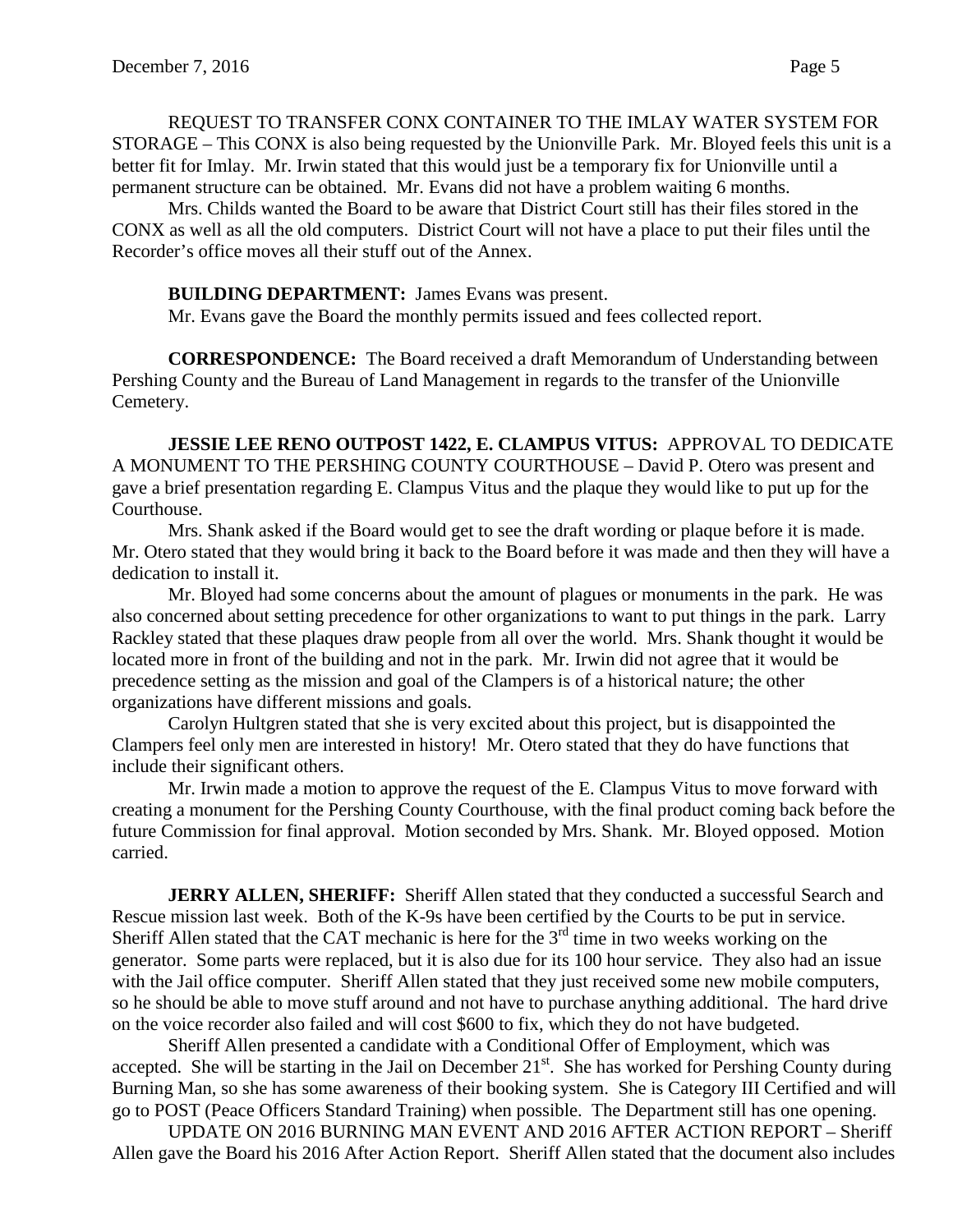an invoice for the time worked outside of the Settlement Agreement. The financials will be updated to include the meeting Sheriff Allen and Sgt. Carmichael attended yesterday.

Mrs. Shank asked if there was anything Sheriff Allen wanted to highlight in the report as she hasn't had a chance to read it. Sheriff Allen stated that they will see an increase in the number of cases, which was due to how they had to input citations in the CAD system.

Mr. Bullock asked Sheriff Allen if there were more Felony arrests this year. Sheriff Allen stated that he didn't have the numbers broke out, but he can do that. He stated that there were other agencies at yesterday's meeting that stated that this year's event was a more violent event.

**BOARD APPOINTMENTS:** PERSHING COUNTY ECONOMIC DEVELOPMENT – A letter was received from Pershing General Hospital expressing interest in the open seat on the Board. More information will be obtained and this will be put back on the next agenda.

**FIRST READING OF PROPOSED ORDINANCE ADDING CHAPTER 11.70 TO TITLE 11 OF THE PERSHING COUNTY CODE, BY ESTABLISHING THE "CONSERVATION AND DEVELOPMENT ADVISORY COMMITTEE", PROVIDING FOR ITS DUTIES, FUNDING, TERMS OF OFFICE, STANDING COMMITTEES, TEMPORARY COMMITTEES, RECOMMENDATIONS, AND OTHER PERTINENT MATTERS RELATING THERETO:** Mr. Irwin introduced Bill No. 325 by reading it by title.

**UNIONVILLE PARK:** APPROVAL TO HAVE CONX CONTAINER MOVED FROM ADMINISTRATION BUILDING TO UNIONVILLE PARK FOR TEMPORARY STORAGE OF ITEMS – As this was previously discussed under the Planning update, Mr. Irwin made a motion to approve moving the CONX from the Administration Building to the Unionville Park for temporary storage and then transferring it to Imlay Water when a permanent solution is found. Motion seconded by Mrs. Shank and passed.

CONSIDERATION TO ACCEPT DONATION OF PAINT AND PAINTING AND APPROVAL OF PURCHASE OF 15 MORE GALLONS FOR APPROXIMATE COST OF \$100 TO COMPLETE THE PROJECT – Mr. Irwin stated that someone offered to paint the house in Unionville, including a few gallons of paint. Mr. Handka thinks it will take about 15 more gallons.

Mrs. Shank made a motion to accept the donation of paint and painting and approved purchasing the remaining paint necessary, not to exceed \$500 to come out of the Building Fund. Motion seconded by Mr. Irwin and passed.

CONSIDERATION TO INCREASE THE CARETAKER POSITION AN ADDITIONAL \$100 PER MONTH STARTING JULY 1, 2017 – The Board decided that this could be looked at during budget workshops.

**VOUCHERS:** Mr. Irwin made a motion to approve the vouchers, with the exception of a voucher for Vendor #1080, Pat Irwin. Motion seconded by Mr. Bloyed. Mrs. Shank abstained as she had a voucher in the run. Motion carried.

Mrs. Shank made a motion to approve the voucher for Vendor #1080, Pat Irwin. Motion seconded by Mr. Bloyed. Mr. Irwin abstained. Motion carried.

# **DISCUSSION REGARDING STARTING THE PROCESS FOR THE NEXT STEPS REGARDING THE PERSHING COUNTY ECONOMIC DEVELOPMENT AND**

**CONSERVATION ACT:** There was nothing additional to report at this time. We should know by the next meeting whether or not the Bill has passed.

Mr. Rackley stated that he had received an email from Debbie Struhsacker of Pershing Gold. The rest of the Board received the same email.